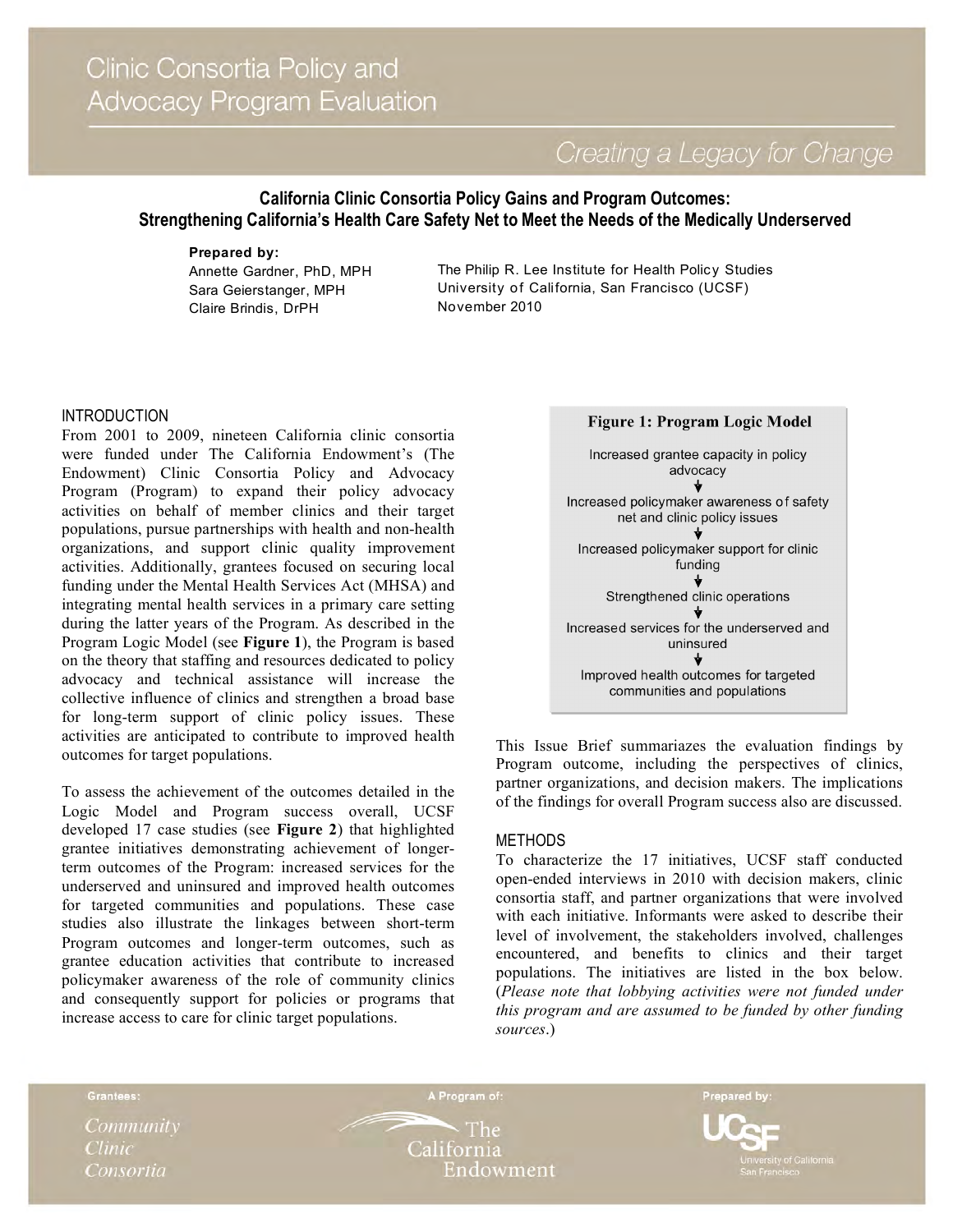#### **Figure 2: Grantee Case Studies**

#### *Federal, State and Local Policy Initiatives:*

- *Alameda Health Consortium (AHC):* Securing Mental Health Services Act Funding in Alameda County, CA.
- *California Family Health Council (CFHC):* Securing Title X Funding on Behalf of Medically Underserved Californians;
- *California Planned Parenthood Education Fund (CPPEF):* Securing Increased Medi-Cal Funding for Family Planning Services;
- *California Primary Care Association (CPCA):* Strengthening and Implementing The Community Clinic Grant Program of 2005
- *Coalition of Orange County Community Clinics (COCCC):* Planning and Implementing a Medi-Cal Auto-Assignment Policy
- *Community Clinic Association of Los Angeles County (CCALAC):* Expanding Private-Public Partnership Program (PPP) Funding for Clinics
- *Community Clinic Consortium Serving Contra Costa and Solano Counties (C3):* Sustaining Access to Health Care in the Face of County Budget Cuts

#### *Local Programs Initiatives to Expand Clinic Capacity:*

- *Alliance for Rural Community Health (ARCH):* Expanding Coverage for Uninsured Children
- *California Rural Indian Health Board (CRIHB):* Using Research to Inform Indian Health Care Advocacy
- *Capitol Community Health Network (CCHN):* Expanding Insurance Coverage to the Homeless
- *Central Valley Health Network (CVHN):* Advocating for Nutrition Education for the Medically Underserved
- *Community Health Partnership, Inc (CHP):* Development and Administration of The Patient Advocacy Program
- *Council of Community Clinics (CCC)*: Mental Health and Primary Care Services Integration
- *North Coast Clinics Network (NCCN):* Securing Health Professional Shortage Area (HPSA) Designations
- *Redwood Community Health Coalition (RCHC):* Clinic-Based Enrollment in Health Insurance Programs
- *San Francisco Community Clinic Consortium (SFCCC):* Planning and Implementing Healthy San Francisco
- *Shasta Consortium of Community Health Centers (SCCHC):* The Mental Health Assessment and Redesign Collaborative (MHARC)

# **FINDINGS**

Overall, the Program afforded grantees the opportunity to engage in diverse policy and program initiatives that greatly expanded clinic services and improved access to care for medically underserved Californians. Moreover, many of these initiatives contributed to a strengthened health care safety net, such as facilitating adoption of the medical home and strengthening public/private partnerships to expand coverage (insurance and services). The findings by Program outcome are:

*Outcome 1 - increased grantee capacity in policy advocacy:* The Program was an important means for creating and maintaining advocacy expertise, allowing grantees to expand the depth and breadth of their policy and advocacy activities, such as sustained involvement on a policy initiative. The analysis of the advocacy undertaken for the 17 initiatives indicates that most grantees (11) leveraged and expanded their in-house technical expertise, including planning and meeting facilitation, data analysis, and partnership development. Many grantees (6) spoke to enhanced visibility as a leader or key stakeholder in their communities. For some grantees (4), the initiative was an

opportunity to expand into a new policy arena, such as nutrition, the homeless, and mental health. Last, nearly all grantees mobilized member clinics to be more involved in the initiative and three grantees created potent advocacy networks that can be used in future policy efforts. All grantees have been able to provide a collective voice to their individual clinic members.

*Outcome 2 - increased policymaker awareness of the safety net and clinic policy issues:* During the course of the Program, clinic consortia developed a "tool-kit" of effective activities to educate decision makers. All grantees (17) educated decision makers, such as using fact sheets and/or providing testimony. Many (7) worked directly with decision makers to achieve a policy goal or secure funding for clinics through in-person meetings and participation on committees and work groups. A few grantees (3) described using the media to educate policymakers and the broader community about the role of clinics, such as newspaper coverage of the importance of clinics in supporting the safety net. Decision makers interviewed for these cases listed several consortia attributes that they thought contributed to the success of the initiative, including in-depth knowledge of both clinic and policy issues, as well as technical expertise in funding and clinic operations:

*"The consortium was really good about going to meet with county staff about how this could be a win-win, reaching out to the public, working with community groups to promote and support the initiative, and was very helpful in providing data and fact sheets."* 

*Outcome 3 - increased policymaker support for clinic funding:* Most grantees (13) were able to secure some form of monetary support from either local, state or federal decision makers. Seven grantees were successful at either maintaining existing funding or receiving new funding, such as expansion of Medi-Cal provider reimbursement rates. Four grantees secured county contracts for member clinics, and two grantees received county in-kind support, such as staff time, office space, or training. Policymaker support can also be non-monetary. Four grantees received letters of support for their policy position and/or help in convening stakeholders.

### *Federal Funding Secured:*

- Title X funding for reproductive health services was increased by 3% in 2008 and 2009 (CFHC)
- Tribal Health Programs received a 13% increase in funding in the 2010 HIS budget (CRIHB)

#### *State Funding Secured:*

- Passage of SB 94 an increase in Medi-Cal provider reimbursement rates for family planning services (CPPEF)
- \$40M allocated to 146 community clinics under The Community Clinic Grant Program of 2005 (CPCA)

#### *County Funding Secured:*

- Four clinics will receive \$2.3M in Mental Health Services Act (MHSA) funding in Alameda County (AHC)
- Mendocino Board of Supervisors provided \$240,000 in general fund support for Healthy Kids Mendocino (ARCH)
- Los Angeles County expanded the Public Private Partnership Program by \$46M in 2010, benefiting 18 clinics (CCALAC)
- Contra Costa County paid 45 clinics \$1.5M to provide services to upwards of 5,000 uninsured undocumented immigrants (3C)
- San Diego County awarded the Council of Community Clinics \$1.8M for three years to administer MHSA funding for 9 clinics (CCC)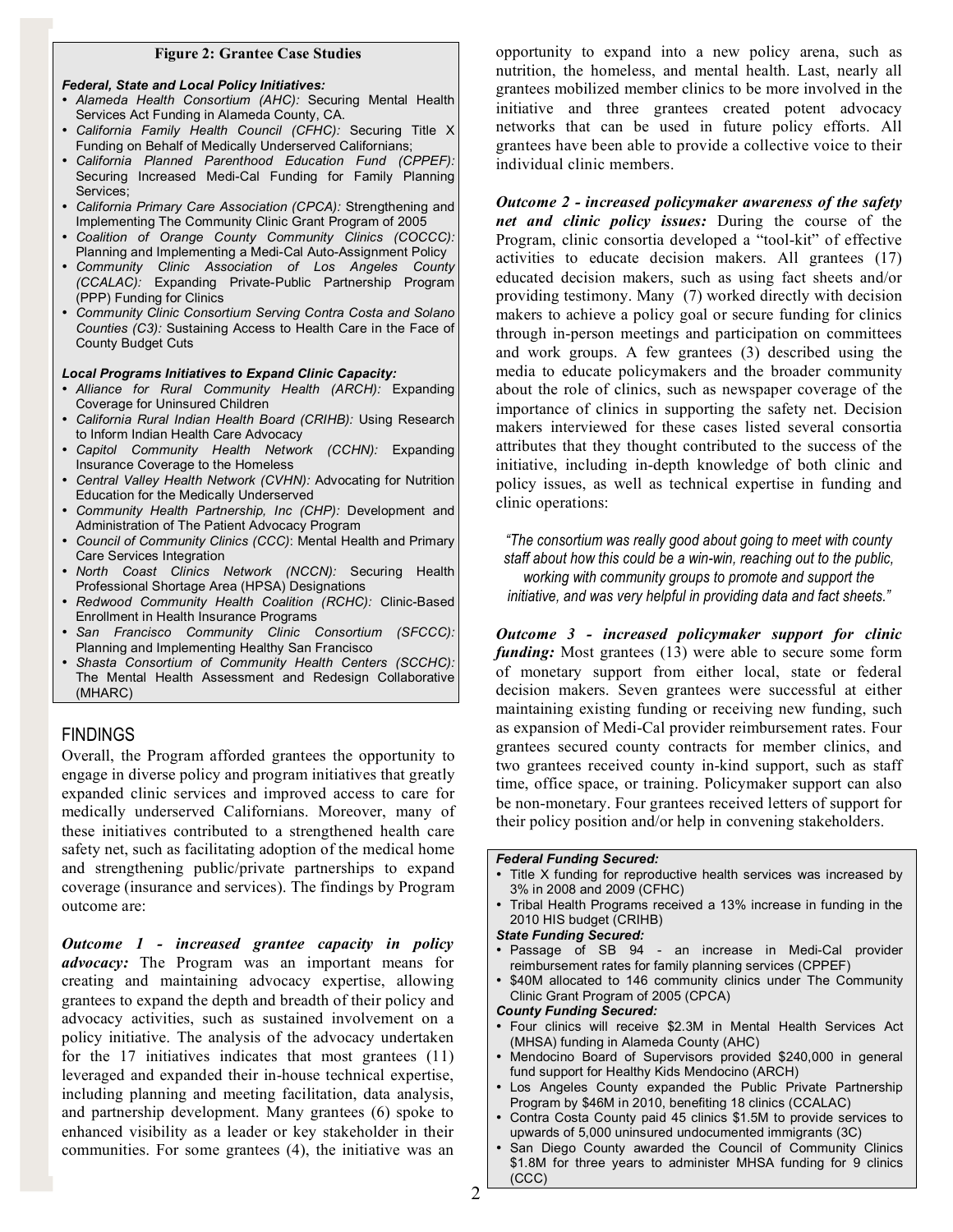*Outcome 4 – strengthened clinic operations:* For many grantees (10), the funding described above was targeted to expand clinic services, either infrastructure or services, including mental health and family planning. However, grantees and clinics also described expansions in other clinic functions, such as expanded outreach and enrollment, by housing Certified Application Assistors (CAAs), and increased coordination of services, such as adoption of the medical home model. The benefits to clinics of these additional areas of expertise are significant:

- Expanded capacity to serve new patients;
- Expanded reimbursement for uninsured patients; and
- Reconfiguring of services to better meet needs of target populations, such as co-location of mental health and primary care services.

*Clinic Experience:* The Vietnamese Community of Orange County Inc.'s Asian Health Center had a low percentage of Medi-Cal patients—5 percent of all patient encounters. Under the *Medi-Cal auto assignment process* spear-headed by the Council of Orange County Community Clinics (COCCC), patient encounters increased from 26 in 2007 to 174 encounters in 2008; reimbursement increased from \$51 to \$115 per encounter. Increased utilization from the auto assignment process has enabled the Center to expand its front-line role in meeting the health care needs of Vietnamese Americans. This was also a positive step to strengthening operations and expanding access, including implementing strategies to enhance Medi-Cal retention and modest salary increases for critical positions.

*Outcome 5 - increased services for the underserved and uninsured:* The expectation is that funding for clinics will result in expanded services and consequently increased utilization of clinic services by the clinic target population. For grantee initiatives that were launched early in the grant (2004-2006), there is good evidence that more Californians have insurance coverage and are using services to which they have access. Many initiatives (10) were able to demonstrate increased access to care and/or utilization of clinic services, such as increased well-child visits and increased Medi-Cal patients being seen by community clinics. Some grantee initiatives were able to demonstrate improved health status for clinic target populations, such as lowered depression scores and a reduction in unwanted teen pregnancies. Additionally, clinics report the funding secured on their behalf by clinic consortia enabled them to serve more patients as well as reduce the barriers to care.

### *Increased insurance coverage:*

- The number of uninsured children in Mendocino County was reduced from 16 percent to 8 percent from 2005-2007 (ARCH)
- A centralized training and coordination program was launched in Sacramento County in 2009 to enroll homeless individuals in Supplemental Security Income program, the first step toward enrollment in Medi-Cal, the state's Medicaid program (CCHN)
- Certified Application Assistors (CAAs) in Sonoma County have processed over 83,000 applications for children and adults in N. California since 1998 (25,000 per year). Approximately 9,000 children were enrolled in public and private insurance in Sonoma County from 2005 to 2009 (RCHC)

#### *Increased utilization of clinic services:*

- There has been an increase of 70,000 clinic clients since the Medi-Cal provider reimbursement rate increase went into effect (CPPEF)
- It is estimated that the \$40M in clinic infrastructure funding under The Community Clinic Grant resulted in 700,000 visits (CPCA)
- The \$46M in new funding for community clinics in Los Angeles County will provide an additional 401,163 encounters (CCALAC)
- 5,000 undocumented immigrants retained access to primary care services in Contra Costa County (3C)
- Securing HPSA designations resulted in 36,655 patient visits in rural N. California (NCCN)
- The number of Medi-Cal clients served by community clinics in Orange County increased from 8 percent to 17 percent (COCCC)
- Community clinics in San Francisco serve as the medical home for 21,982 Healthy San Francisco participants (43 percent) (SFCCC)

*Outcome 6 – improved health outcomes for targeted communities and populations:* Although demonstrating a community-wide achievement is perhaps the most challenging outcome to assess due to the long time horizon required to see health improvements across a population, many initiatives (7) showed evidence of a strengthened safety net that better meets the needs of the community. For example, some consortia (4) were able to strengthen the relationship between clinics and patients via the creation of a patient-centered medical home (4) and increased availability of mental health services (2) that better meet the needs of consumers. Five initiatives were able to demonstrate improved health status for clinic target populations, including lowered depression scores and a reduction in unwanted teen pregnancies. Two initiatives demonstrated other community wide outcomes, including increased use of preventive services by newly insured children and decreased use of the ER. Decision makers and partner organizations also spoke to county or system-wide changes and the benefits to the community, including the preservation of services in the face of budget cuts, the increasingly important role of clinics in providing care for the uninsured, as well as the targeting of people to the right place for care.

### **DISCUSSION**

The analysis of the evaluation findings by Program outcomes suggests that the initiatives have had far reaching impacts and are addressing health care needs in many California communities. Through strengthening the health care safety net, securing critical clinic funding, and increasing access to care, grantees have "stepped up to the plate" in ways that individual clinics could not do on their own. The Program has afforded clinic consortia the capacity to become visible and credible voices in new policy arenas, as well as sustain their involvement from policy development to program implementation, including administration of MHSA and other county funds, working with clinics to participate in Healthy San Francisco and Healthy Kids insurance programs, and providing support to enroll uninsured Californians in public and private health insurance. In many cases, advocacy continues to